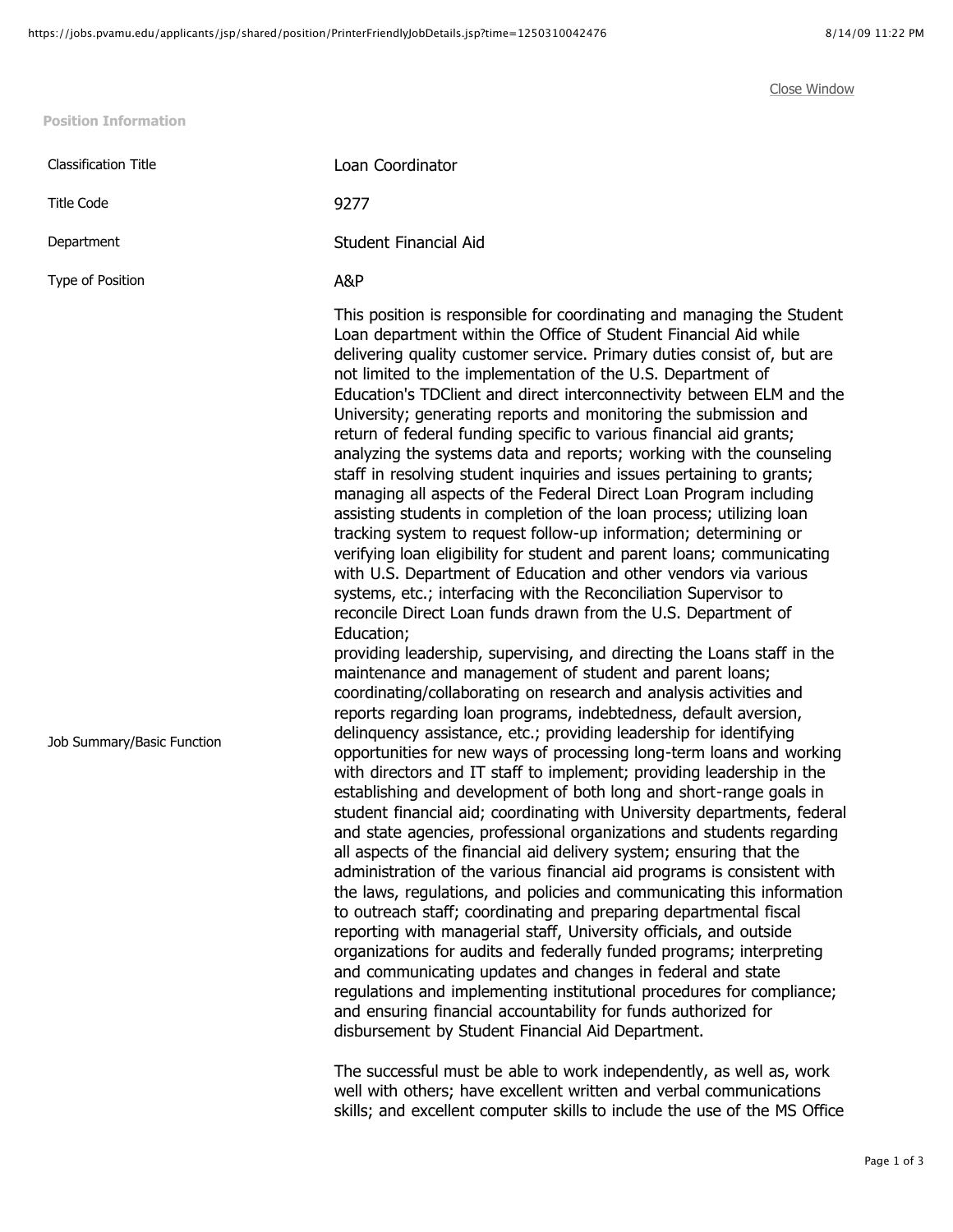|                                                      | Suite. Must be willing and able to work late evenings, and/or weekends<br>during peak periods (e.g. Registration, Drop Periods, public events,<br>$etc.$ ).                                                                                                                                                                                                                                                                  |
|------------------------------------------------------|------------------------------------------------------------------------------------------------------------------------------------------------------------------------------------------------------------------------------------------------------------------------------------------------------------------------------------------------------------------------------------------------------------------------------|
| Job Category:                                        | <b>Staff</b>                                                                                                                                                                                                                                                                                                                                                                                                                 |
| Minimum Salary                                       | $$41,328.00+$                                                                                                                                                                                                                                                                                                                                                                                                                |
| Preferred Education Requirements                     | Master's in Business Administration                                                                                                                                                                                                                                                                                                                                                                                          |
| Preferred Experience Requirements:                   | Five years of progressively responsible experience in Financial Aid. One<br>year experience with Banner Financial Aid.                                                                                                                                                                                                                                                                                                       |
| Minimum Experience, Knowledge, Skills &<br>Abilities | One to three years experience in a business or educational setting.                                                                                                                                                                                                                                                                                                                                                          |
| Minimum Education Requirements                       | Bachelor's Degree                                                                                                                                                                                                                                                                                                                                                                                                            |
| Required Certifications/Licensures                   | Not Applicable                                                                                                                                                                                                                                                                                                                                                                                                               |
|                                                      | All positions at Prairie View A&M University are classified Security<br>Sensitive; therefore, requiring a background check.                                                                                                                                                                                                                                                                                                  |
|                                                      | The following documents must be attached to your application in order<br>to successfully apply for this position:                                                                                                                                                                                                                                                                                                            |
|                                                      | Resume<br>Recommendation Letter 1<br>Recommendation Letter 2<br>Recommendation Letter 3<br>Copy of official transcript                                                                                                                                                                                                                                                                                                       |
| Special Instructions to Applicants                   | If you should need assistance attaching these documents to your<br>application please contact the Office of Human Resources on or before<br>the closing date indicated above at 936-261-1730 or<br>jobs@pvamu.edu. To be considered, even if you are a current or<br>former employee, or current or former student of PVAMU, all required<br>documents must be attached at the time your online application is<br>submitted. |
|                                                      | All degrees must be from an accredited college or university.                                                                                                                                                                                                                                                                                                                                                                |
|                                                      | If the educational transcript is from a foreign institution, a professional<br>agency evaluation from the approved agency list is required to verify<br>United States' educational equivalence. Acceptable international<br>evaluation services include:                                                                                                                                                                     |
|                                                      | Global Credential Evaluators (www.gcevaluators.com)<br>Span Tran Educational Services (www.spantran-edu.com)<br>SDR Educational Consultants (www.sdr.netfirms.com)<br>Educational Credential Evaluators (www.ece.org)<br>World Education Services (www.wes.org)<br>Josef Silny & Associates (www.jsilny.com)<br>International Education Research Foundation (www.ierf.org)                                                   |
| Mork Cohodulo                                        | Monday to Friday, 8 a.m. to 5 p.m. to include evenings and weekends                                                                                                                                                                                                                                                                                                                                                          |